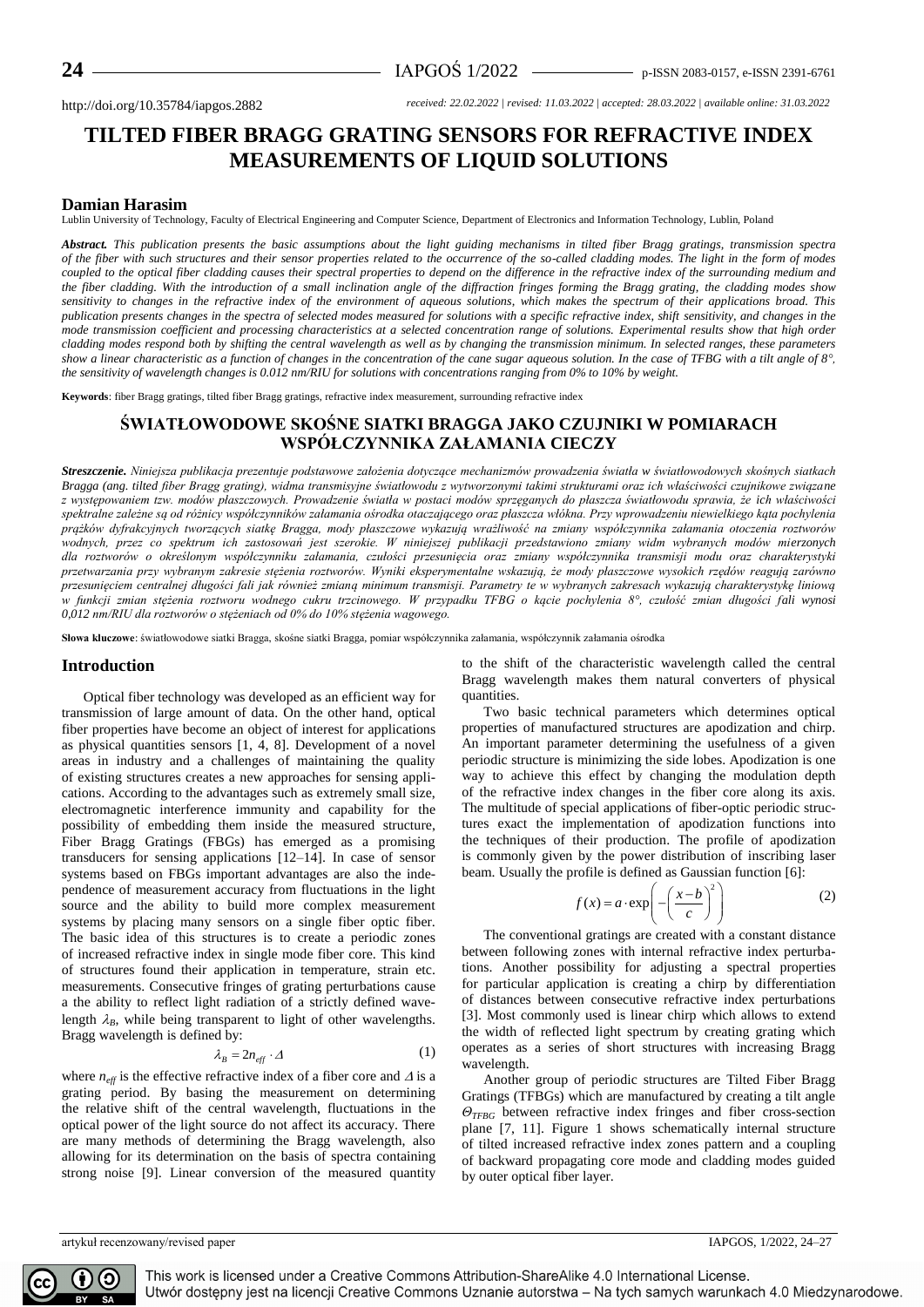

*Fig. 1. Scheme of internal structure of TFBG grating and coupling mechanism of core-cladding resonances*

# **1. Principles of TFBG operation and RI sensing**

Fiber modification presented in Introduction cause a coupling of backward propagating modes in cladding of fiber. Occurrence of cladding modes reveals as series of dips in transmission spectrum in wavelengths shorter than Bragg wavelength. The resonant wavelengths of the cladding modes, corresponding to the backwards-propagating coupling between the core mode and the cladding modes, are given by:

$$
\lambda_{\text{clad}\_{i}} = \left(n_{\text{eff}\_{\text{clad}}} + n_{\text{eff}}\right) \frac{\Lambda}{\cos(\Theta_{\text{TFBG}})}\tag{3}
$$

where  $n_{\text{eff}}$  is the effective refractive index of a core,  $n_{\text{eff}-\text{clad}}$ is the effective refractive index of the *i*-th cladding mode,  $i = 1...$ m where m is the total number of cladding modes. Figure 2 shows schematically transmission spectra of a) conventional FBG and b) 2° tilt TFBG. Temperature sensitivity of this kind of structures equals about 10 pm/°C and is similar to traditional FBGs sensitivity. Measurement of bending and surrounding refractive index (SRI) requires more advanced method of transmission spectra analysis.



*Fig. 2. Transmission spectra of: a) conventional FBG with Gaussian apodization, b) TBFG with 2° tilt angle and the same apodization profile*

The propagation of light in the close proximity of the outer border of the optical fiber makes the spectral parameters of the minima observed in transmission dependent on the refractive index of the medium outside the optical fiber. Tilt angle has strong influence on grating possibilities and conditions the optical properties of the spectrum and ddetermines which modes will be visible in spectrum and their intensity. Transmission spectra of 2°, 4° and 6° tilt structures are presented on figure 3. Tilting of refractive index pattern and cross-section plane of fiber cause a widening of wavelength range of cladding-coupled modes. The dips with wavelengths closest to the Bragg resonance are called low-order modes and are guided in close proximity to fiber core. The cladding modes with shortest wavelengths are high-order modes. It is visible that increasing of non-parallelism between High order modes are stronger coupled when tilt angle is greater and are guided closer to the external surface of the optical fiber. This makes them sensitive to changes in the refractive index of the medium surrounding the optical fiber with TFBG written in the core [2, 10]. Together with increasing of surrounding refractive index value, particular cladding modes disappears – the coupling is weakening.



*Fig. 3. Transmission spectra presented for three TFBG structures with a): 2° tilt, b) 4° tilt and c) 6° tilt*

Spectrum is getting smoother, amplitude of dips related with individual modes is reduced, and then the peaks disappears. Increasing SRI reach the value of effective refractive index of specified cladding mode which results with extraction of this mode outside fiber structure. At further decreasing wavelengths there comes a point which the grating couples light to modes that are no longer guided by the cladding. These modes have resonance positions that do not shift in wavelength in response to SRI changes, but only in amplitude. Therefore, cut-off cladding mode could be use as indicator of surrounding refractive index changes. In most applications, refractive index of examined medium has value close to a water which is 1.3333.

#### **2. TFBG transmission spectra under various refractive index of surrounding medium**

The possible application with expected range of possible refractive index is determines the tilt angle of manufactured TFBG transducer. Solutions with RI close to the refractive index of fiber cladding requires week tilted structures which leads to coupling of small amount of low order modes. When examined solution has lower value of forseen RI, the tilt angle have to be greater to ensure coupling of higher order modes guided for shorter wavelengths. For the purposes of this article 10 solutions of glucose in water were prepared. Table 1 presents a refractive indexes of water solutions with 0% to 10% glucose concentrations.

*Table 1. Refractive index of proposed glucose solutions with different concentrations*

| N <sub>o</sub> | Concentration | RI     |
|----------------|---------------|--------|
|                | 0%            | 1.3333 |
| $\overline{c}$ | 1%            | 1.3344 |
| 3              | 2%            | 1.3359 |
| 4              | 3%            | 1.3374 |
| 5              | 4%            | 1.3388 |
| 6              | 5%            | 1.3403 |
| 7              | 6%            | 1.3418 |
| 8              | 7%            | 1.3433 |
| 9              | 8%            | 1.3448 |
| 10             | 9%            | 1.3463 |
|                | 10%           | 1.3478 |

According to refractive indexes of prepared solutions, the chosen tilt angle of internal TFBG structure was 8°. The grating was inscribed on Ge-doped single mode photosensitive fiber by using excimer UV laser and phase mask technique. Transmission spectra were measured by using Optical Spectrum Analyzer (OSA). TFBG was illuminated by broadband light source which allows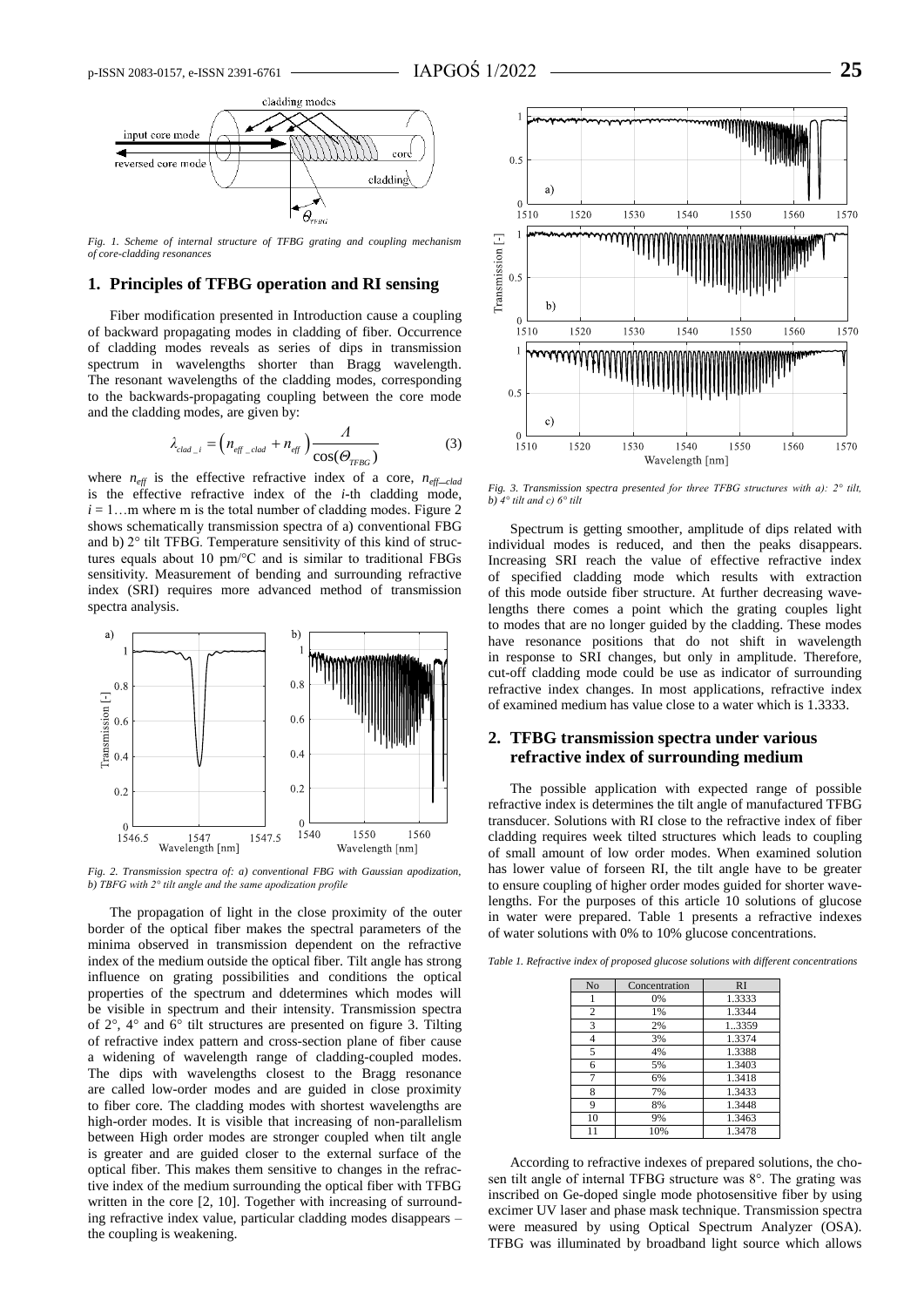to observe a slight changes of fiber transducer optical properties. Figure 4. presents a scheme of equipped system for measuring transmission characteristics of 8° TFBG immersed in water solutions with differ refractive indexes according to table 1.



*Fig. 4. Scheme of measurement system for characterization transmission spectra of TFBG immersed in solutions with different RI*

Changes in transmission spectrum could be divided into two types: global and local. Global changes are related with the variations of shape of spectrum measured in wide range of wavelengths containing number of cladding modes. Analysis of many modes could give an improvement of accuracy or extension of possible refractive index range. However it is related with a need for measurement of spectrum which requires a specialized equipment – Optical Spectrum Analyzer (OSA). Methods which are based on analysis of selected cladding mode are so-called local methods. Surveys about the properties of cladding modes should be conducted with using OSA to obtain a detailed sensitivities of selected resonance. Properties and sensitivities of one selected cladding mode designated with OSA could be also used with measurement systems build by optical filters. In this kind of systems, expensive laboratory equipment could be replaced by passive optical filters (usually conventional FBGs) and photodiode with electrical voltage converter. On figure 5 are presented transmission spectra of four cladding modes in two ranges of wavelengths: a) 1536–1541 nm and b) 1546–1551 nm. As it could be seen, changes of surrounding medium refractive index induces different changes in spectral parameters of following cladding modes. Inset a presents modes with longer wavelengths which are presenting strong sensitivity of transmission coefficient to SRI. Cladding resonances presented on inset b) of Fig. 5. stands out with stability of optical power amplitude and shift of center wavelengths.



*Fig. 5. Transmission spectra of 8° angle TFBG measured for grating immersed in 0%, 4% and 8% sugar solutions presented for two ranges of cladding modes: a) 1536–1541 nm and b) 1546–1551 nm*

Figure 6. presents a detailed view of selected cladding modes of TFBG with 8° internal angle, which have greatest sensitivity of spectral parameters related to changes in sugar concentration (from 0 to 10%) in water solution. Figure 6 presents higher order mode which shows changes of transmission coefficient.



*Fig. 6. Transmission spectra of selected cladding mode, when TFBG immersed in solutions with different refractive index*

Transmission spectra presented on figure 6. were used to determinate a characteristic of shorter wavelength mode transmission to changes of cane sugar concentration in water solution, which is presented in figure 7.



*Fig. 7. Scheme of measurement system for characterization transmission spectra of TFBG immersed in solutions with different RI*

As it is visible, changes of refractive index of surrounding medium have a quasi-linear influence on transmission. In  $0-6\%$ range, sensitivity is greater, and when the refractive index of surrounding medium is getting close to the effective index of selected cladding mode, transmission is changing weaker. It have to be noted, that the angle of internal tilt should be adjusted to assumed possible values of SRI according to different sensitivities of following resonances.

# **3. Surrounding refractive index measurements with designed system**

As it was mentioned before, analysis of selected cladding mode spectral parameters allows to create measurement system which are not using optical spectrum analyzer. Results presented in this chapter are related with measurement setup which is using FBG as passive optical filer for determination of common part of selected cladding mode and filter spectrum. Configuration with optical bandpass filter most often requires use of optical circulator. High selectivity of signals between channels, provides ability for measurements of signal reflected from FBG filter. Central wavelength of filtering grating have to be adjusted to wavelength of TFBG cladding mode. Changes of transmission coefficient affects the shape of reflected light spectrum which is also detectable a change of the intensity. For measurement of spectral characteristics it is necessary to provide broadband source of input light. In presented measurements was used SLED Thorlabs S5FC1550P-A2 source. Figure 8. presents reflection spectrum of FBG filter measured for sensor head immersed in water solutions with different concentrations of cane sugar.